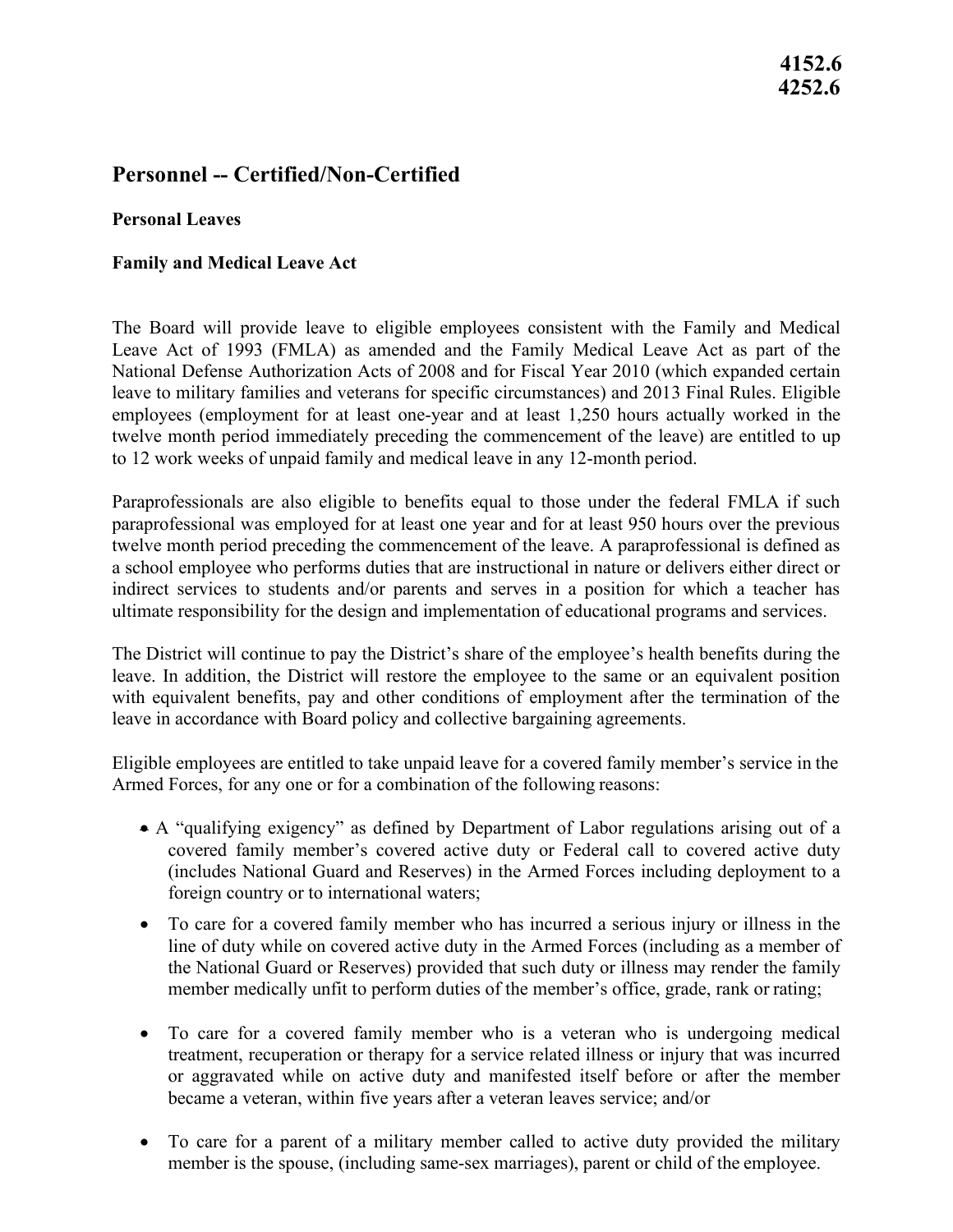# **4152.6 4252.6**

## **Personnel -- Certified/Non-Certified**

#### **Personal Leaves**

#### **Family and Medical Leave Act (continued)**

take up to 12 work weeks of leave during any 12 month period. When such leave is to care for during a single 12 month period to care for the service member. Leave to care for an injured or accrued before taking FMLA leave. When leave is due to a "qualifying exigency" of a service member, an eligible employee may an injured or ill service member, an eligible employee may take up to 26 work weeks of leave ill service member, when combined with other FMLA-qualifying leave, may not exceed 26 weeks in a single 12 month period. Employees will not be deprived of any employment benefits

 bargaining agreement. When an employee returns from FMLA leave, benefits will be resumed The District will maintain health insurance benefits at the same basis as is provided to other similarly situated employees. Conversely, employees on FMLA leave are not entitled to accrue any seniority or benefits during the leave unless determined otherwise due to a collective in the same manner as provided prior to taking the leave, subject to any changes in benefit levels that may have occurred during the FMLA leave period and which affect the entire work force. Leave available for eligible employees under FMLA is not intended to supplement leave otherwise provided to such employees. The District may require the eligible employee substitute any accrued vacation or sick leave for any part of the twelve week period that may be taken for the serious health condition of a spouse, child or parent, or for the employee's own serious health condition.

In complying with the FMLA, the District will adhere to the requirements of the Americans with Disabilities Act as well as other applicable federal and state laws.

 one state. In addition, the Board shall allow its employees leave time under this policy to serve as organ or bone marrow donors. as organ or bone marrow donors. The Board, in compliance with state statute, shall provide to its employees who are a party to a civil union with the same family and medical leave benefits under the federal Family Medical Leave Act (FMLA) as are provided to employees who are party to a marriage. The term "marriage" includes a same-sex marriage or common law marriages that either was entered into in Connecticut or another state that recognizes such marriages or if entered into out of Connecticut is valid in the place where entered into and could have been entered into in at least

 of the Act. Electronic posting may be utilized. The District, in compliance with FMLA's regulations, will post and keep posted on its premises, in conspicuous places where employees are employed, a notice explaining the provisions of the FMLA and providing information concerning the procedures for filing complaints of violations

(cf. 4118.14 - Disabilities) (cf. 4151.2 - Family Illness) (cf. 4152.3 - Maternity; Adoptive; Child Care)